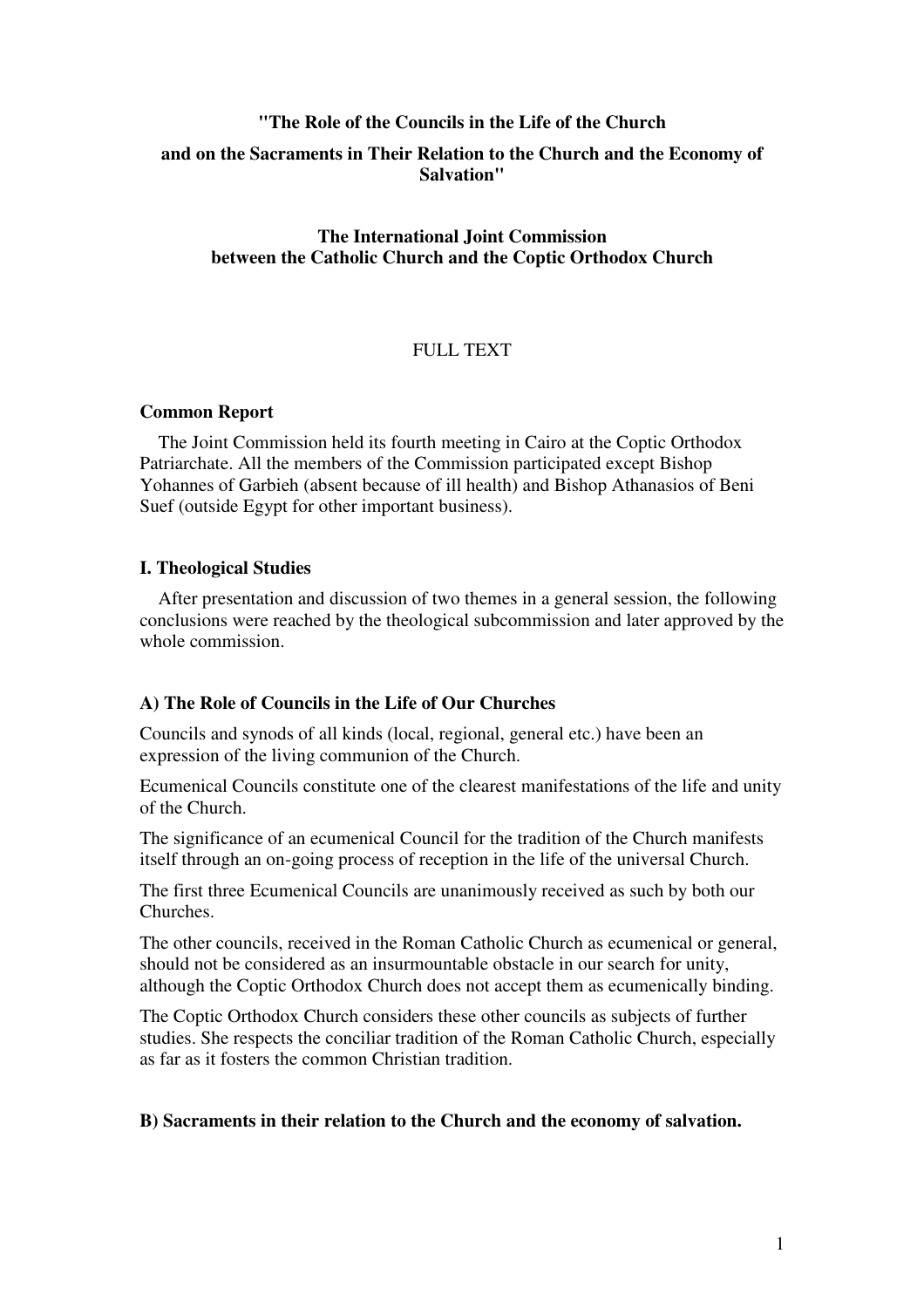The Holy Spirit communicates to the faithful the redemptive work of Christ, that is his life, death and resurrection, through the kerygma and the holy mysteries, or sacraments, of the Church.

Through holy Baptism the faithful are incorporated into the Church as members of the Mystical Body of Christ, which is nourished and unified by the Holy Eucharist as the center and culmination of our communion with Christ and within his Church.

As unity is our ultimate goal, we realize that the issues concerning sacraments cannot be studied separately from the question of unity. We would like our dialogue to go on, seeking a solution of the problems of ecclesiology, especially those related to the sacraments.

 The theological sub-commission also presented a number of questions which it judged necessary to be considered in the framework of any study being made about the unity which is envisaged between our Churches. Among these are:

- After union, what will be the place of the one Coptic Catholic Orthodox Church in Egypt in the Catholic Communion?
- How will the two Churches of Rome and Alexandria form one body, the Church of God?
- How will the historical rights of Alexandria be preserved?
- How will the developments of Roman ecclesiology since 451 be taken into consideration?
- How can a Church which has celebrated many councils be in communion with one which has not shared these councils?

 By a decision of the whole commission, these questions are to be referred to the sub-committee on the forms of unity which is to be set up in accordance with the recommendations made below.

#### **II. General Principles for the Relations between our Churches**

 Following upon the previous meetings of this commission, especially that of Vienna, there have been a series of meetings, letters and other communications between representatives of our Churches. From all this, the following emerge as general principles for the relations between our Churches and as practical proposals for furthering these relations.

#### **A) The Holy See of Rome**

- considers its relations with the Coptic Orthodox Church as among its most important relations with Christian Churches;

- recognizes the Coptic Orthodox Church as a Church possessing the Apostolic succession and a faith and sacramental life which establish a particular communion with the Catholic Church;

- with the Coptic Orthodox Church, the Catholic Church seeks to establish an unselfish cooperation in the service of the Gospel.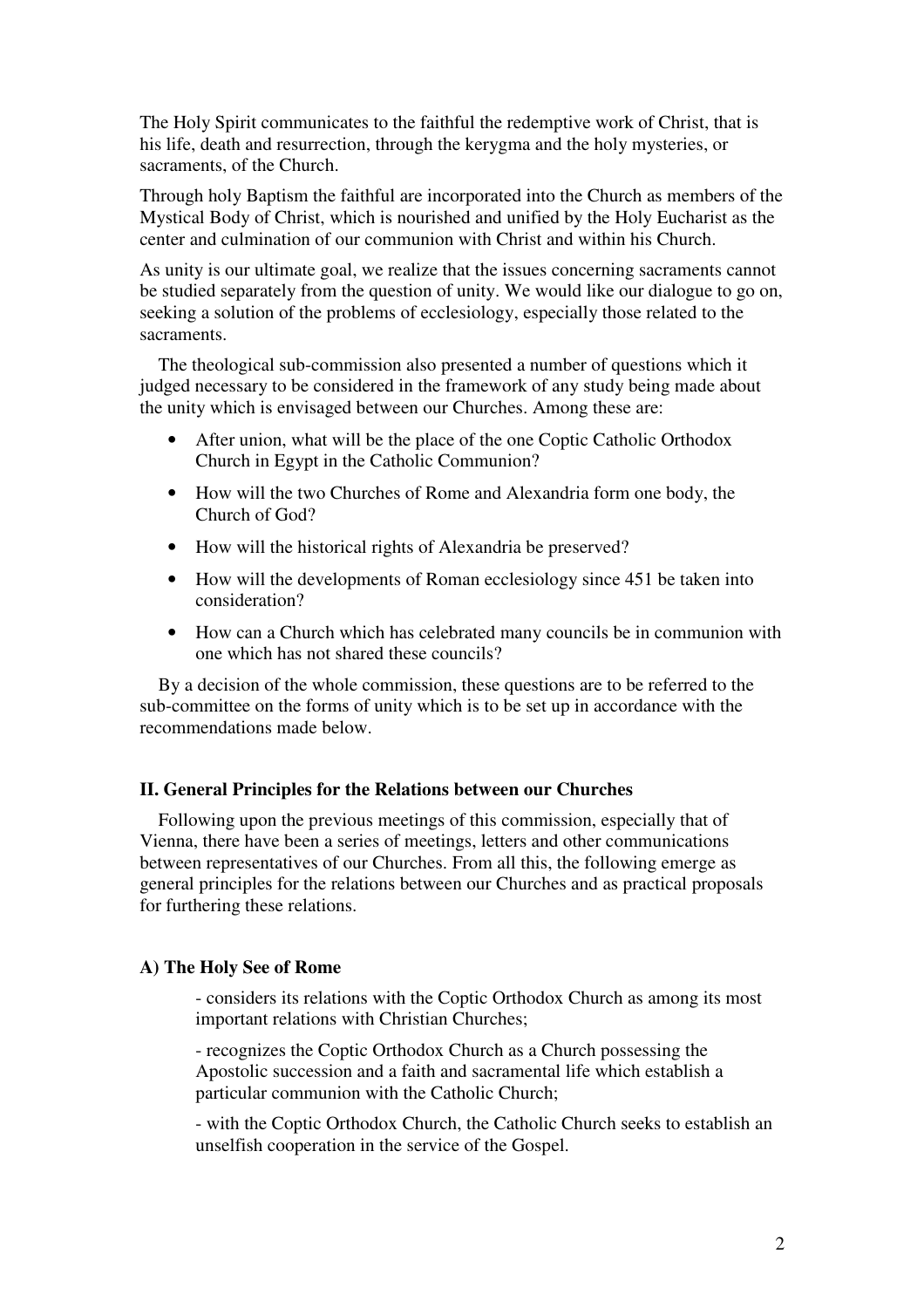For these reasons, the following principles have been communicated to Catholic and Coptic Orthodox authorities in Egypt as representing the attitude of the Church of Rome regarding activities of the Catholic Church:

No activities of the Catholic Church should be used to open the way to the expansion of the Catholic Church at the expense of the Coptic Orthodox.

The Catholic Church does not consider the Coptic Orthodox as objects of mission.

Pastoral activities should not be conducted among Orthodox with the purpose of the passing of people from one Church to another.

Pastoral work among Orthodox must not be done without the knowledge, approval and cooperation of Orthodox authorities.

The Catholic Church carries out its pastoral activities within the framework of its existing structures and institutions. When pastoral responsibilities necessitate changes in the existing structures, it is strongly recommended that these be done in mutual consultation with the appropriate Orthodox authorities in order to preserve and put into practice the principles stated above.

Encouragement is given by the Catholic authorities to the religious orders and congregations to direct their activities also to the service of the Orthodox Church with her approval and cooperation or in answer to her request.

 From her side, the Coptic Orthodox Church welcomes the statement of these principles and the spirit animating them as a concrete step towards helping both churches to proceed further on the road to perfect union.

 We therefore consider it particularly important that there be frequent and regular contacts between Catholic Bishops and religious superiors and those of the Orthodox Church:

- to create an atmosphere of trust and mutual confidence which are lacking now;
- to meet the serious pastoral needs of the faithful of both communities;
- to avoid misunderstandings which may arise;
- to resolve specific cases which would be a source of misunderstanding or friction.

## **B) Some practical recommendations of a general nature:**

It is strongly urged that there be avoided all words, articles, homilies, instructions and attitudes which wound each other's Churches, in their leaders or in their faithful.

We strongly recommend to both hierarchies the work of the Joint Local Committee and encourage their cooperation with it as an instrument which could help them in putting into practice the principles and suggestions made here.

We encourage the following of the Week of Prayer for Unity, as has been practiced for many years in Cairo and Alexandria, in other provinces according to local institutions.

Taking notice of the fact that in some places there are already positive contacts existing between our Churches, we recommend particular programs in two geographical areas as a beginning towards developing these contacts further. In the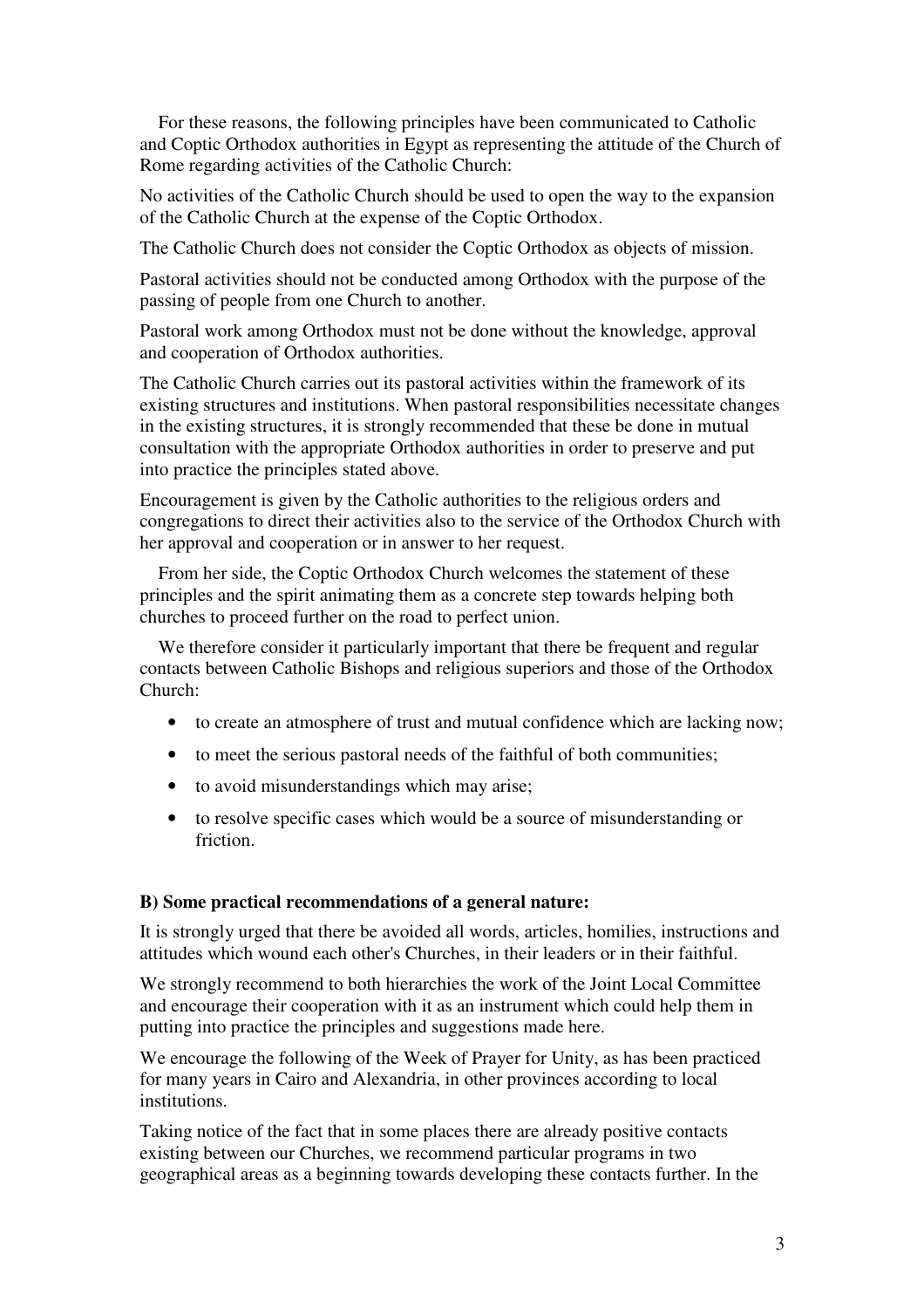areas of Cairo and Beni Suef-Minya, Bishops, priests and qualified laity could meet in order to study and seek solutions to such general problems as: a) modern challenges to faith and how to meet them; b) the younger generation; c) rural migration; d) participation of the Church in the developing life of the country etc.

#### **III. A Specific Recommendation**

 In our second report we stated that «the union we envisage is a real one, a communion in faith, in sacramental life and in the harmony of mutual relations between our two sister Churches in the one People of God. The process by which this union is to be achieved is that two Apostolic Churches, equally and with mutual respect, come into full communion again on the basis of the faith, the traditions and the ecclesiastical life of the undivided Church of the first four and a half centuries. Such a communion once achieved, there will be but one Coptic Church under the leadership of the one Pope of Alexandria and Patriarch of the See of St. Mark. Since this unity would be a full communion, the richness of the Christian traditions existing in Egypt would find clear and legitimate expression within the structure of this one Coptic Church for the enrichment of all». Furthermore this one Coptic Church would be in full communion with the other Christian Churches and in particular with the Church of Rome.

 We feel the time has come to seek a clearer and more precise form of this unity which we envisage in order to build further confidence among Catholics and Orthodox and to show that mutual fears about absorption or losing religious and social values have no serious basis.

 We therefore direct the Joint Local Committee to set up, in accordance with the provisions of our First Report, no. III, § 8, a sub-committee whose purpose will be to study and report back to this commission one or more forms or projects of unity which might be envisaged between our Churches. It will include in this study a consideration of the theological, ecclesiastical and structural aspects of this unity, seen from both the national and international points of view.

The following points of procedure are to be observed:

- 1. Before the end of April, the joint Local Committee will meet to choose the members of the sub-committee and further define its activities.
- 2. The sub-committee is encouraged to enlist the services of "ad hoc" consultors for the study of specific questions.
- 3. At the beginning of its work, the sub-committee should sponsor two private consultations, one among Catholics and one among Orthodox, composed of a selected group of bishops, priests and laymen, to collect and evaluate the desires, hopes, understandings, preoccupations and fears to be found in each Church. The results of these consultations will provide useful material for the work of the sub-committee and help it to determine the priorities of its studies.
- 4. At least three times a year the results of the work are to be communicated through mail or in meetings to all members of the Joint Commission, including those living outside Egypt, for their suggestions, criticisms and eventual directives.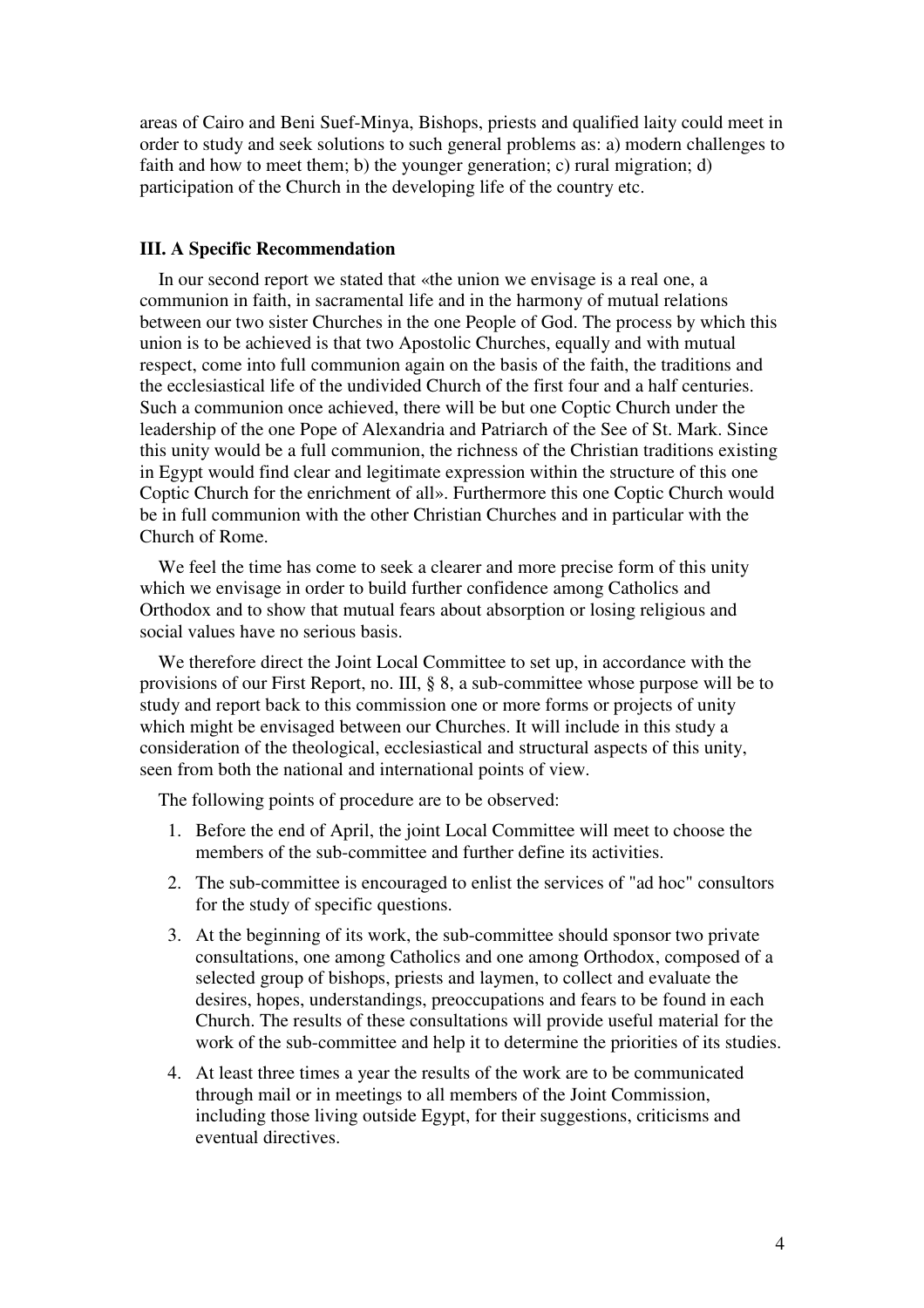- 5. A detailed report of its work will be presented to this Joint Commission at its next meeting.
- 6. The sub-committee and its sponsor, the Joint Local Committee, should keep in mind that its concrete object is to indicate possibilities of real union. It should be open to various alternatives, not merely one; it should indicate theological and ecclesiastical problems and determine how they are to be studied and, if possible, resolved. While considering practical questions concerning the coming together of the two Churches, it should not try to go into too many minute details during this first stage of its work.

 Since we are firmly convinced that this sub-committee is striving to accomplish God's will for our Churches, its work should be accompanied by prayer and fasting among its members. Others should also be invited to participate in these same spiritual activities aimed at obtaining God's blessing on this work.

# **IV. The Joint Local Committee and the Joint Commission**

Because the work of the Local Committee is being increased and expanded, it is logical that it increase its membership. The Joint Commission takes note of what was decided last November by the Committee about adding at least one, and perhaps more members from each side. It recommends, however, that the committee also take into account a more frequent use of "ad hoc" consultors, to avoid becoming too large and unwieldy itself.

It is recommended that the Joint Local Committee meet occasionally in places outside Cairo in order to come into closer contact with the persons and the situations of the local communities.

It is urged that the Bishops-members of the Joint Local Committee become the regular point of contact between the Committee and the Synods of both Churches.

## **The Joint Commission**

This Commission confirms its decision to set up a permanent Secretariat to follow up the work of the Commission during the periods between its meetings. This Secretariat is to see to the preparing of papers on the subjects decided for study, to the carrying out of these concrete studies and would prepare the general meetings of the Joint Commission. It could also assist the Joint Local Committee in carrying out decisions made by that Committee.

While recognizing the financial problems involved, this Commission strongly recommends that one of its meetings in the near future be held outside Egypt, possibly in the environs of Rome, to enable all members to have personal contact with the Roman Church and its institutions, general superiors of religious orders etc.

In the meantime, note should be taken of the presence of Egyptian members of the Commission at various meetings in Europe so that they can take advantage of these trips to arrange partial meetings of members of the Commission.

June 23rd, 1979